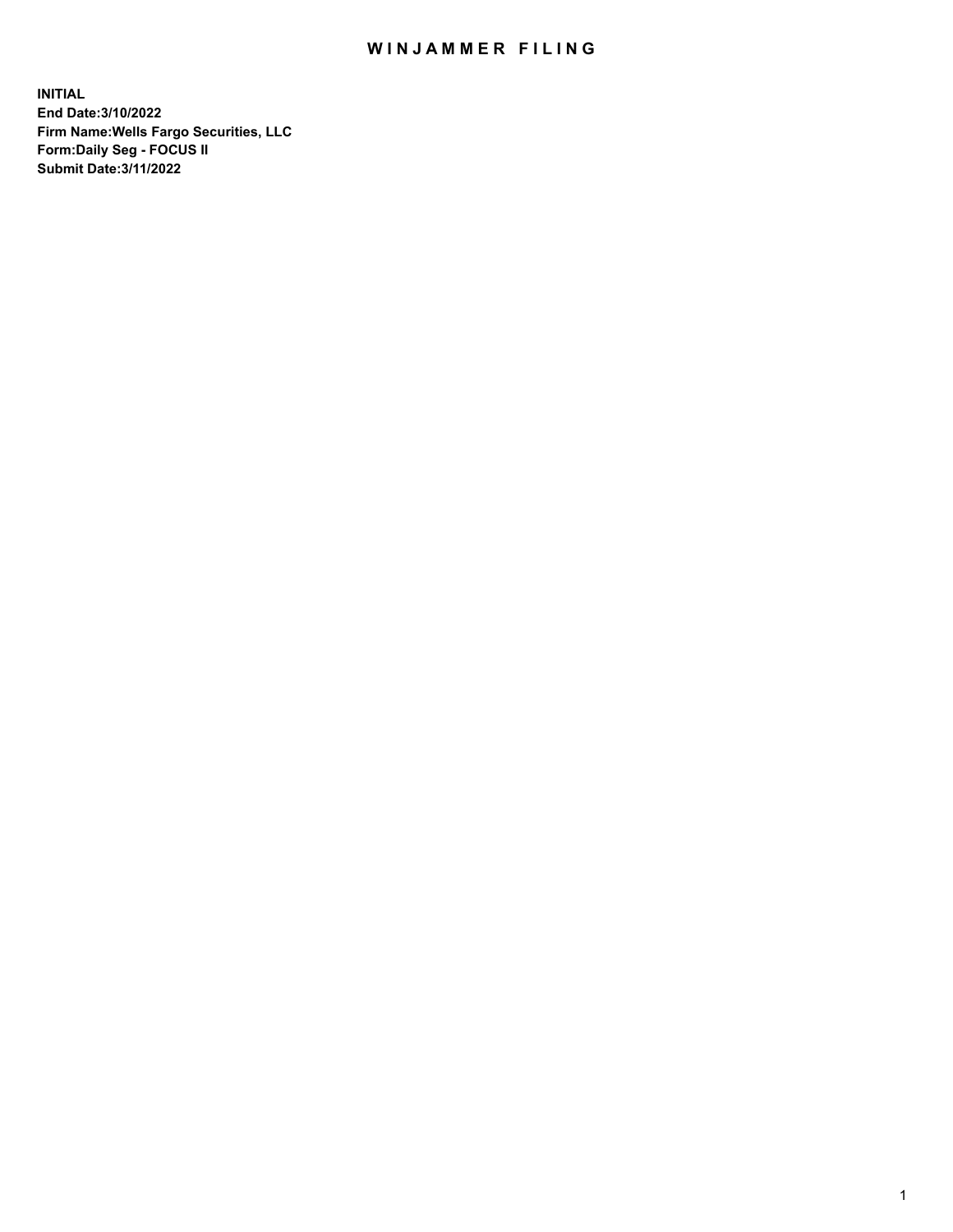**INITIAL End Date:3/10/2022 Firm Name:Wells Fargo Securities, LLC Form:Daily Seg - FOCUS II Submit Date:3/11/2022 Daily Segregation - Cover Page**

| Name of Company                                                                                                                                                                                                                                                                                                               | <b>Wells Fargo Securities LLC</b>                          |
|-------------------------------------------------------------------------------------------------------------------------------------------------------------------------------------------------------------------------------------------------------------------------------------------------------------------------------|------------------------------------------------------------|
| <b>Contact Name</b>                                                                                                                                                                                                                                                                                                           | <b>James Gnall</b>                                         |
| <b>Contact Phone Number</b>                                                                                                                                                                                                                                                                                                   | 917-699-6822                                               |
| <b>Contact Email Address</b>                                                                                                                                                                                                                                                                                                  | james.w.gnall@wellsfargo.com                               |
| FCM's Customer Segregated Funds Residual Interest Target (choose one):<br>a. Minimum dollar amount: ; or<br>b. Minimum percentage of customer segregated funds required:% ; or<br>c. Dollar amount range between: and; or<br>d. Percentage range of customer segregated funds required between:% and%.                        | 115,000,000<br><u>0</u><br>0 <sub>0</sub><br>00            |
| FCM's Customer Secured Amount Funds Residual Interest Target (choose one):<br>a. Minimum dollar amount: ; or<br>b. Minimum percentage of customer secured funds required:%; or<br>c. Dollar amount range between: and; or<br>d. Percentage range of customer secured funds required between: % and %.                         | 30,000,000<br><u>0</u><br>0 <sub>0</sub><br>0 <sub>0</sub> |
| FCM's Cleared Swaps Customer Collateral Residual Interest Target (choose one):<br>a. Minimum dollar amount: ; or<br>b. Minimum percentage of cleared swaps customer collateral required:%; or<br>c. Dollar amount range between: and; or<br>d. Percentage range of cleared swaps customer collateral required between:% and%. | 355,000,000<br><u>0</u><br>00<br>00                        |

Attach supporting documents CH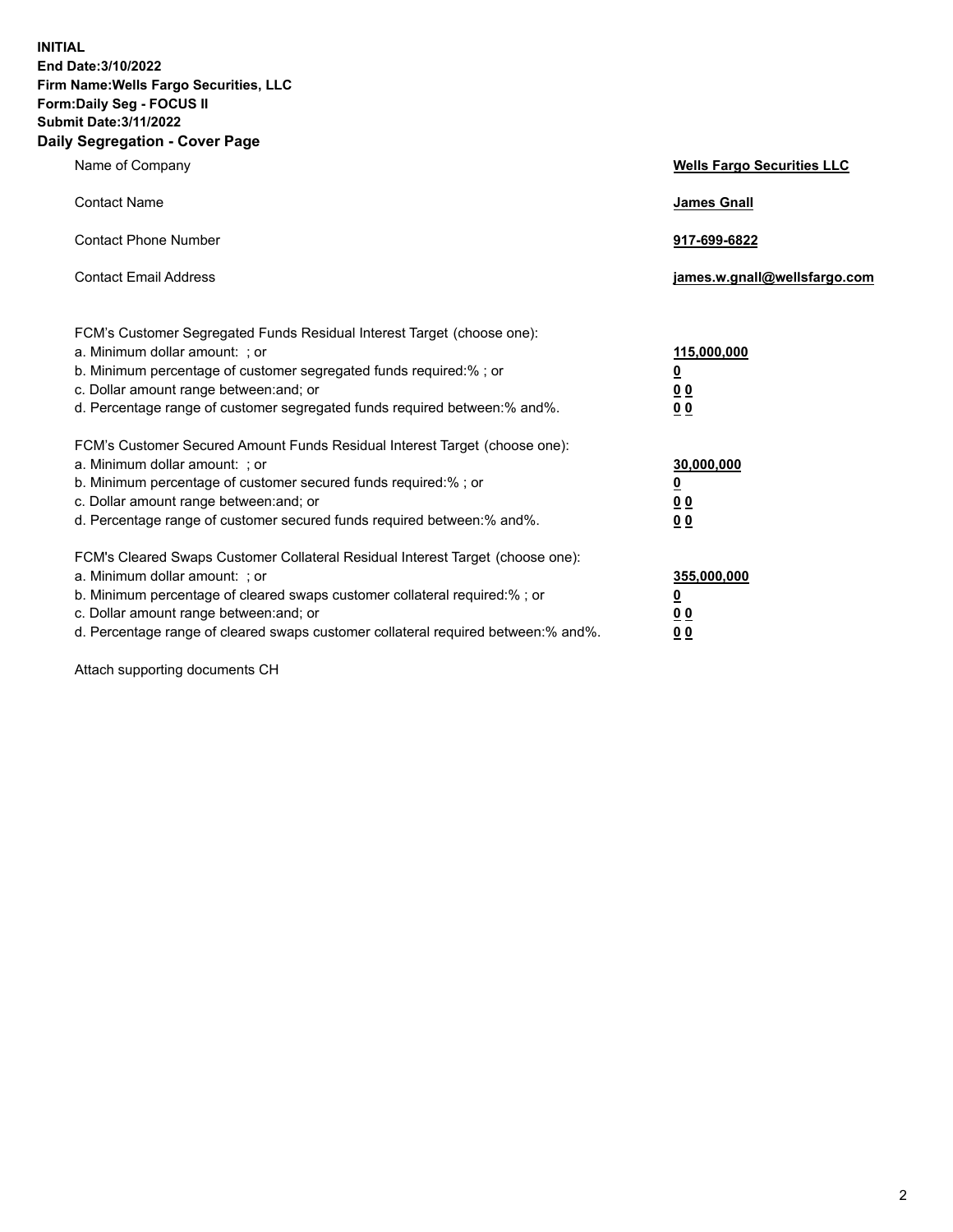**INITIAL End Date:3/10/2022 Firm Name:Wells Fargo Securities, LLC Form:Daily Seg - FOCUS II Submit Date:3/11/2022 Daily Segregation - Secured Amounts**

Foreign Futures and Foreign Options Secured Amounts Amount required to be set aside pursuant to law, rule or regulation of a foreign government or a rule of a self-regulatory organization authorized thereunder **0** [7305] 1. Net ledger balance - Foreign Futures and Foreign Option Trading - All Customers A. Cash **401,554,909** [7315] B. Securities (at market) **206,465,418** [7317] 2. Net unrealized profit (loss) in open futures contracts traded on a foreign board of trade **-161,316,980** [7325] 3. Exchange traded options a. Market value of open option contracts purchased on a foreign board of trade **20** [7335] b. Market value of open contracts granted (sold) on a foreign board of trade **0** [7337] 4. Net equity (deficit) (add lines 1. 2. and 3.) **446,703,367** [7345] 5. Account liquidating to a deficit and account with a debit balances - gross amount **75,176,446** [7351] Less: amount offset by customer owned securities **-75,163,242** [7352] **13,204** [7354] 6. Amount required to be set aside as the secured amount - Net Liquidating Equity Method (add lines 4 and 5) 7. Greater of amount required to be set aside pursuant to foreign jurisdiction (above) or line 6. FUNDS DEPOSITED IN SEPARATE REGULATION 30.7 ACCOUNTS 1. Cash in banks A. Banks located in the United States **193,510,827** [7500] B. Other banks qualified under Regulation 30.7 **34,184,461** [7520] **227,695,288** [7530] 2. Securities A. In safekeeping with banks located in the United States **160,304,780** [7540] B. In safekeeping with other banks qualified under Regulation 30.7 **0** [7560] **160,304,780** [7570] 3. Equities with registered futures commission merchants A. Cash **38,096,694** [7580] B. Securities **46,160,643** [7590] C. Unrealized gain (loss) on open futures contracts **10,602,091** [7600] D. Value of long option contracts **20** [7610] E. Value of short option contracts **0** [7615] **94,859,448** [7620] 4. Amounts held by clearing organizations of foreign boards of trade A. Cash **0** [7640] B. Securities **0** [7650] C. Amount due to (from) clearing organization - daily variation **0** [7660] D. Value of long option contracts **0** [7670] E. Value of short option contracts **0** [7675] **0** [7680] 5. Amounts held by members of foreign boards of trade

- 
- B. Securities **0** [7710]
- C. Unrealized gain (loss) on open futures contracts **-197,444,289** [7720]
- D. Value of long option contracts **0** [7730]
- E. Value of short option contracts **0** [7735] **92,433,975** [7740]
- 6. Amounts with other depositories designated by a foreign board of trade **0** [7760]
- 7. Segregated funds on hand **0** [7765]
- 8. Total funds in separate section 30.7 accounts **575,293,491** [7770]
- 9. Excess (deficiency) Set Aside for Secured Amount (subtract line 7 Secured Statement Page 1 from Line 8)
- 10. Management Target Amount for Excess funds in separate section 30.7 accounts **30,000,000** [7780]
- 11. Excess (deficiency) funds in separate 30.7 accounts over (under) Management Target **98,576,920** [7785]

**446,716,571** [7355]

**446,716,571** [7360]

 A. Cash **289,878,264** [7700] **128,576,920** [7380]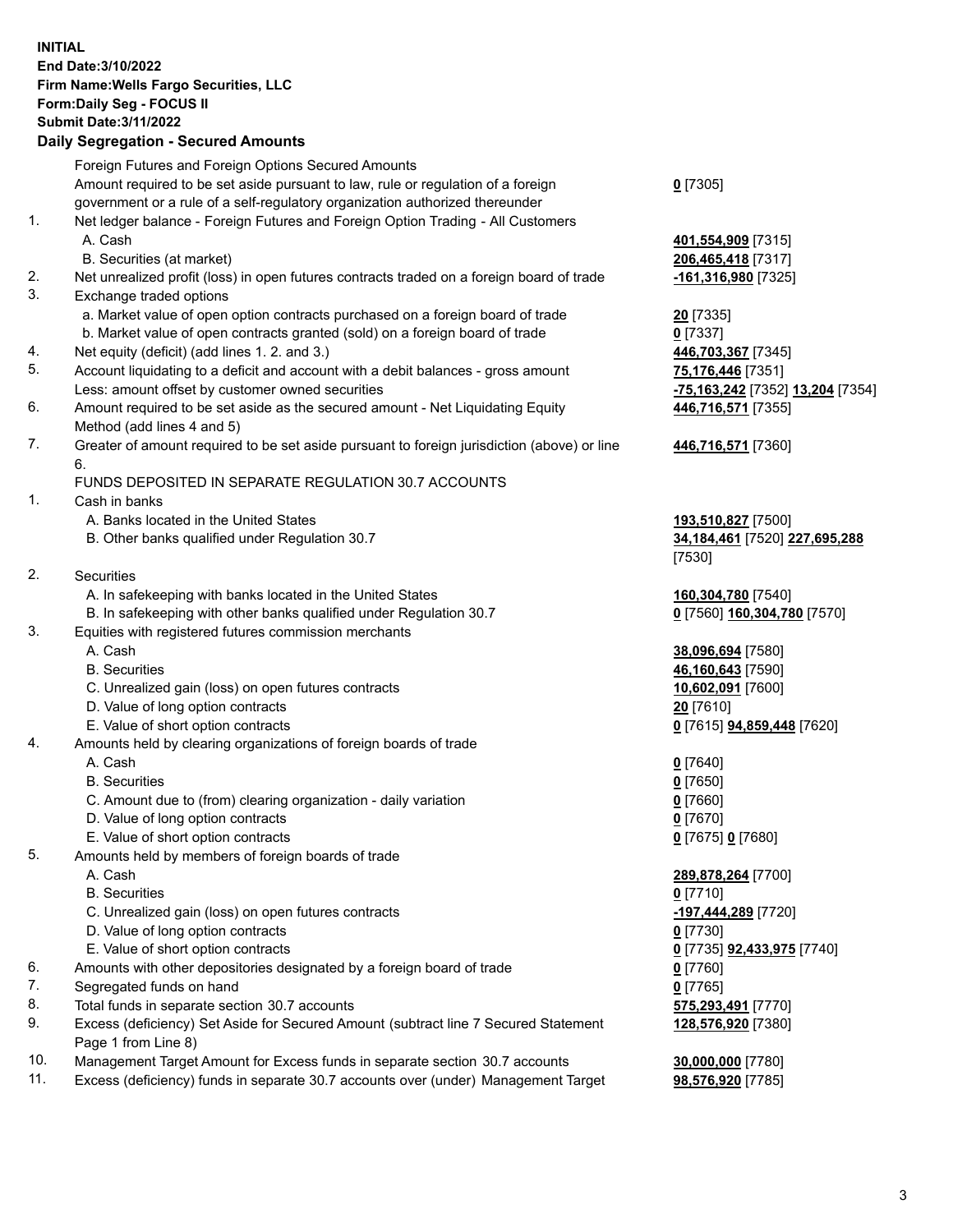**INITIAL End Date:3/10/2022 Firm Name:Wells Fargo Securities, LLC Form:Daily Seg - FOCUS II Submit Date:3/11/2022 Daily Segregation - Segregation Statement** SEGREGATION REQUIREMENTS(Section 4d(2) of the CEAct) 1. Net ledger balance A. Cash **3,638,569,787** [7010] B. Securities (at market) **2,025,990,607** [7020] 2. Net unrealized profit (loss) in open futures contracts traded on a contract market **-91,961,892** [7030] 3. Exchange traded options A. Add market value of open option contracts purchased on a contract market **2,107,250,339** [7032] B. Deduct market value of open option contracts granted (sold) on a contract market **-1,970,214,417** [7033] 4. Net equity (deficit) (add lines 1, 2 and 3) **5,709,634,424** [7040] 5. Accounts liquidating to a deficit and accounts with debit balances - gross amount **106,052,380** [7045] Less: amount offset by customer securities **-105,810,646** [7047] **241,734** [7050] 6. Amount required to be segregated (add lines 4 and 5) **5,709,876,158** [7060] FUNDS IN SEGREGATED ACCOUNTS 7. Deposited in segregated funds bank accounts A. Cash **158,815,858** [7070] B. Securities representing investments of customers' funds (at market) **625,473,924** [7080] C. Securities held for particular customers or option customers in lieu of cash (at market) **197,445,031** [7090] 8. Margins on deposit with derivatives clearing organizations of contract markets A. Cash **3,203,626,129** [7100] B. Securities representing investments of customers' funds (at market) **124,244,487** [7110] C. Securities held for particular customers or option customers in lieu of cash (at market) **1,828,545,576** [7120] 9. Net settlement from (to) derivatives clearing organizations of contract markets **41,087,156** [7130] 10. Exchange traded options A. Value of open long option contracts **2,107,250,339** [7132] B. Value of open short option contracts **-1,970,214,417** [7133] 11. Net equities with other FCMs A. Net liquidating equity **0** [7140] B. Securities representing investments of customers' funds (at market) **0** [7160] C. Securities held for particular customers or option customers in lieu of cash (at market) **0** [7170] 12. Segregated funds on hand **0** [7150] 13. Total amount in segregation (add lines 7 through 12) **6,316,274,083** [7180] 14. Excess (deficiency) funds in segregation (subtract line 6 from line 13) **606,397,925** [7190] 15. Management Target Amount for Excess funds in segregation **115,000,000** [7194] 16. Excess (deficiency) funds in segregation over (under) Management Target Amount **491,397,925** [7198]

Excess